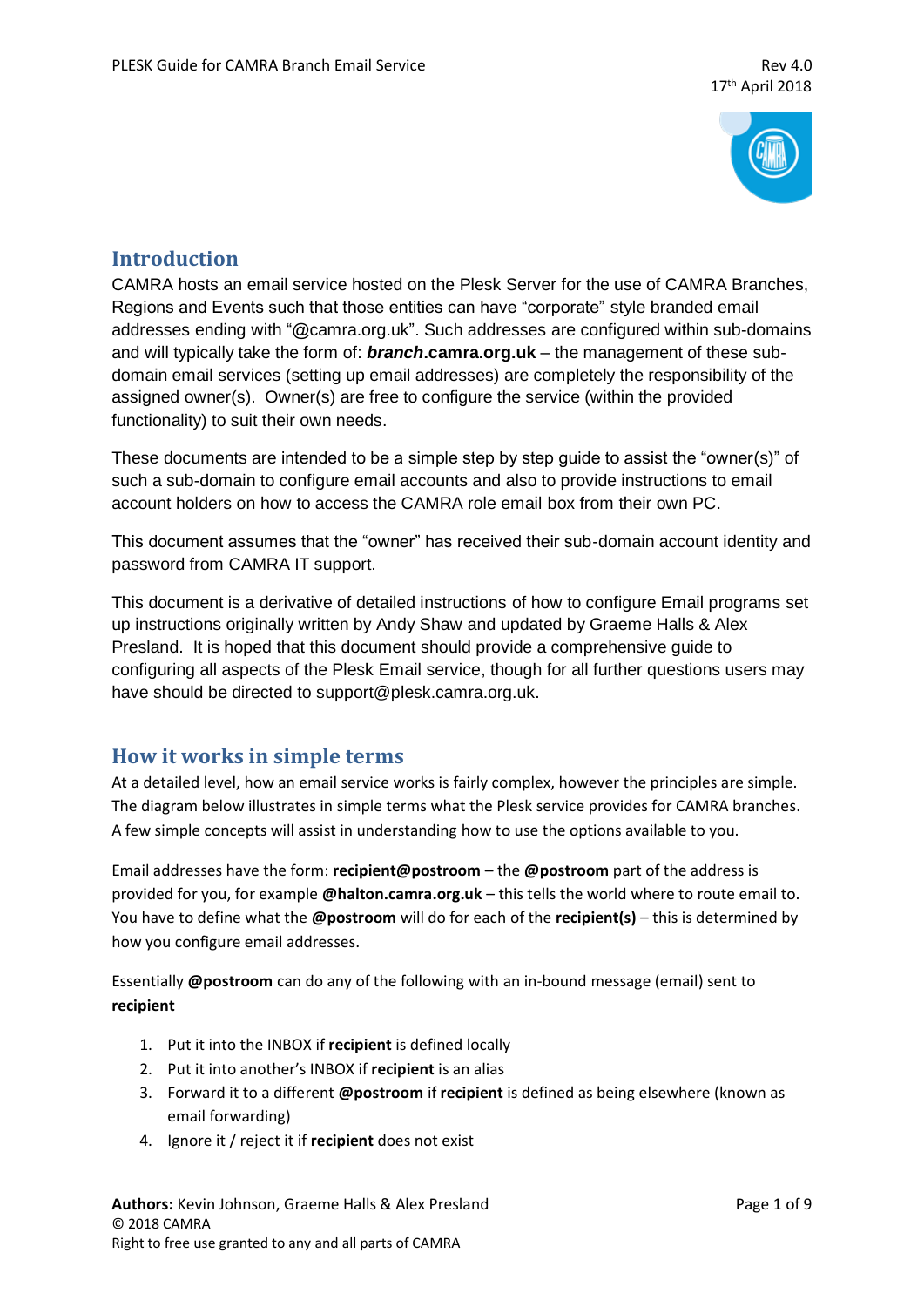In the case of #1 & #2 above, users will need to either use the WEBMAIL service (via a standard Web Browser) or an email application on their PC, SmartPhone or Tablet (such as Outlook, Mac Mail, iPhone Mail) to access their CAMRA email. In the case of #3, they can access their CAMRA email in the same place as they do to access their private email.



The above diagram illustrates the basic principles of the CAMRA email service configuration and the various ways that it can be accessed by users. The Plesk email service is a combination of a number of services which work together to provide the email functionality – users connect directly to these services to access email. The emails (documented with R1- R4) match the emails described above, the computer on the left illustrates an IMAP (or POP3) / SMTP connectivity, and those on the right show webmail access or access via some other pre-existing internet connection.

- INBOX this is a storage system where all emails are kept
- IMAP SERVER this is service which provides access to the inbox storage system
- SMTP SERVER  $-$  this is also known as the message relay service  $-$  it does the following things
	- $\circ$  Accepts local email message submission from WEBMAIL and attached email applications
	- o Sends email out (or onwards relays) to other email post room services
	- $\circ$  Receives email messages from other post rooms and determines if they should be processed locally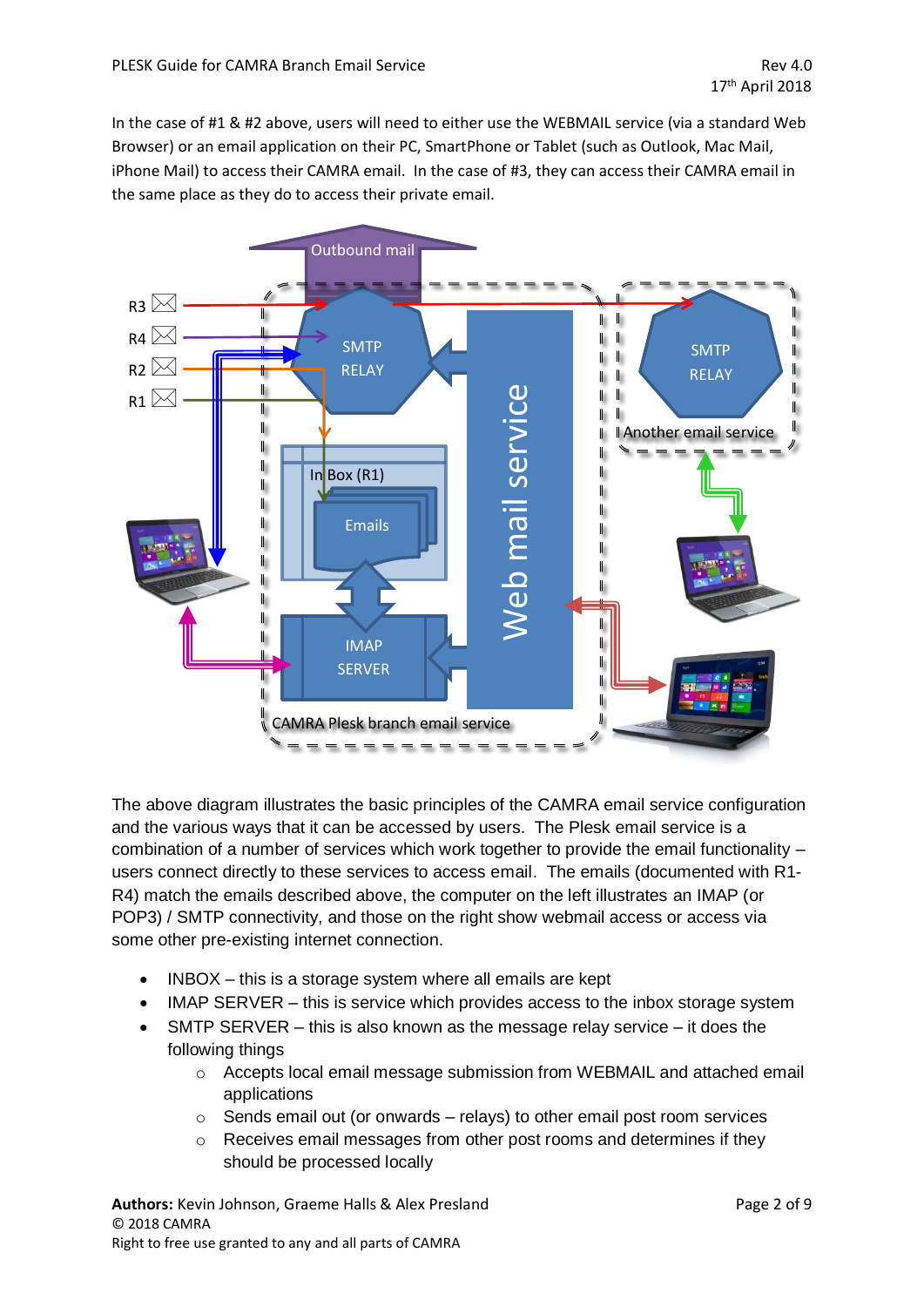• WEBMAIL SERVICE – provides a web browser interface to the CAMRA email service – it 'fronts the access to the email inbox and to the email relay service

# **Define an email address in Plesk**

The CAMRA Plesk email service offers a number of very useful functions which are not overly common; these features present a number of options which need to be considered before creating an email address.

It is recommended that Branch Officer Email accounts are entitled by the role, not the name of the individual role holder. This is the practice adopted by most CAMRA branches, and described hereon in. Some branches though, might adopt a different approach.

This approach avoids people needing to know who holds the role and their email address, especially when the role holder changes. For example, branches should use [chairman@branch.camra.org.uk](mailto:chairman@branch.camra.org.uk) rather than [fred.smith@branch.camra.org.uk.](mailto:fred.smith@branch.camra.org.uk)

**A real email box or just an email forwarding address?** The Plesk server allows email sent to [addressee@branch.camra.org.uk](mailto:addressee@branch.camra.org.uk) to be forwarded to any other private email address such as [addressee.private@gmail.com](mailto:addressee.private@gmail.com)

#### **Forwarding email addresses**

Forwarding allows emails sent to the CAMRA email address, to be passed on to the role holder's own personal email address / service. This has the following Pros and Cons…

- Pros.
	- $\circ$  The user does not need to do anything to receive CAMRA emails sent to them
	- o Emails will appear alongside their existing private email in their current configuration with no additional configuration is required
	- o No storage space is used on CAMRA's email servers
- Cons.
	- $\circ$  All replies to emails will be from the role holder's PRIVATE email address, thereby potentially confusing the correspondent and directly exposing the role holder's PRIVATE email address
	- $\circ$  Most email applications will allow users to configure a feature known as "send" as an alias". However, this feature can often be fiddly to set up but, the email will still appear as FROM: [addressee.private@gmail.com](mailto:addressee.private@gmail.com) ON BEHALF OF [role@branch.camra.org.uk,](mailto:role@branch.camra.org.uk) thus still exposing the users private email address.
	- $\circ$  If the role holder changes, the forwarding address will need to be changed
	- $\circ$  All emails received and sent remain in the individual's private email service, even after the user has left the Branch
	- $\circ$  An ex-role holder who has configured "send as an alias" could continue to send out-bound correspondence even after they have left the Branch which might appear to have come from the current role holder thus causing more confusion.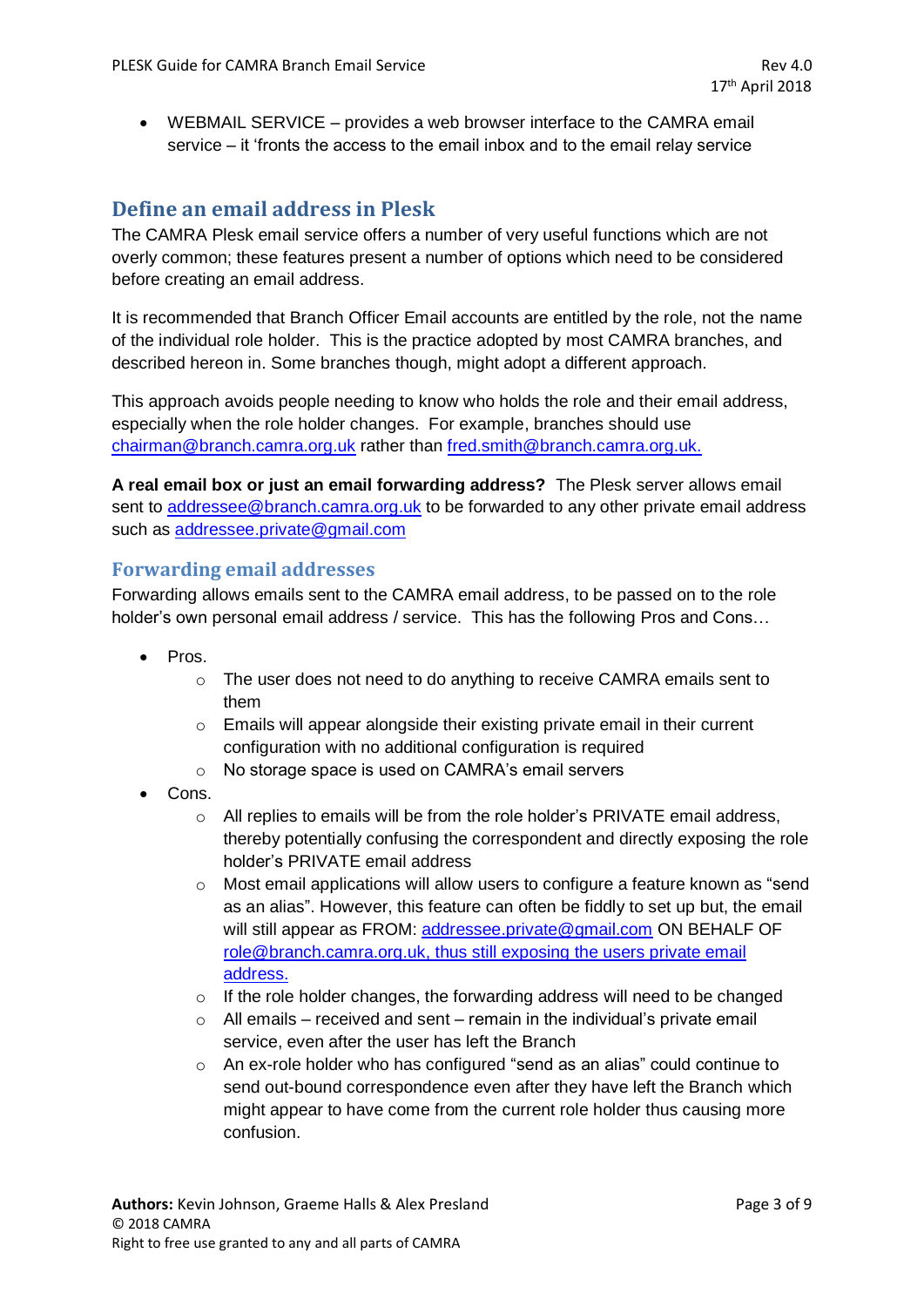### **Real email addresses**

"Real" email boxes can be accessed individually just the same as any other email service. Again there are Pros and Cons…

- Pros
	- o The role holder's PRIVATE email address is kept completely hidden (away from) CAMRA communication / business
	- o The CAMRA correspondence is kept separate from personal correspondence
	- o When a role holder changes, previous correspondence on matters is immediately available to the new role holder
	- o CAMRA's Plesk Server is automatically backed up should anything happen
	- o The Plesk server has a number of volunteers to provide support.
	- $\circ$  Simply changing the email password will inhibit the old role holder from having continued access to the email content and service
- Cons
	- o Users will have to explicitly access & configure the mailbox on their devices – some IT adverse people might find this a little difficult (NB: This guide should help address such matters)
	- o Real mailboxes use CAMRA computer storage resources good housekeeping is required to optimise performance and operational costs

Email forwarding can also be used alongside real email boxes, thereby facilitating temporary redirection of email whilst a role holder is on vacation, or to facilitate auto copying of inbound email to other branch members.

#### **Alias email addresses**

The Plesk server has another useful feature which some will find of value – aliases. These allow one email address to have multiple identities.

For example a small branch or committee might have the same person fulfilling the roles of MEMBERSHIP SEC (MS) and YOUNG PERSONS REP (YPR). In this situation, one could set up [membership.sec@branch.camra.org.uk](mailto:membership.sec@branch.camra.org.uk) as a real email box and add an alias of [youngpersons.rep@branch.camra.org.uk](mailto:youngpersons.rep@branch.camra.org.uk) – this results in email sent to YPR being received by / in the MS mailbox. Thereby one person fulfilling several roles does not need to 'manage' multiple CAMRA mailboxes.

Use the "Email Aliases" tab to add an alias to any email address (real or forwarding).

#### **Email Mailing Lists**

Should you wish to use Mailing Lists, please contact the Plesk Support Team for further assistance.

### **Set up an email address in Plesk:**

It is assumed that you have received your user name and password for the Plesk service administration panel from the Plesk Support Team. If this has not been received, please contact us.

Authors: Kevin Johnson, Graeme Halls & Alex Presland **Page 4 of 9** Page 4 of 9 © 2018 CAMRA Right to free use granted to any and all parts of CAMRA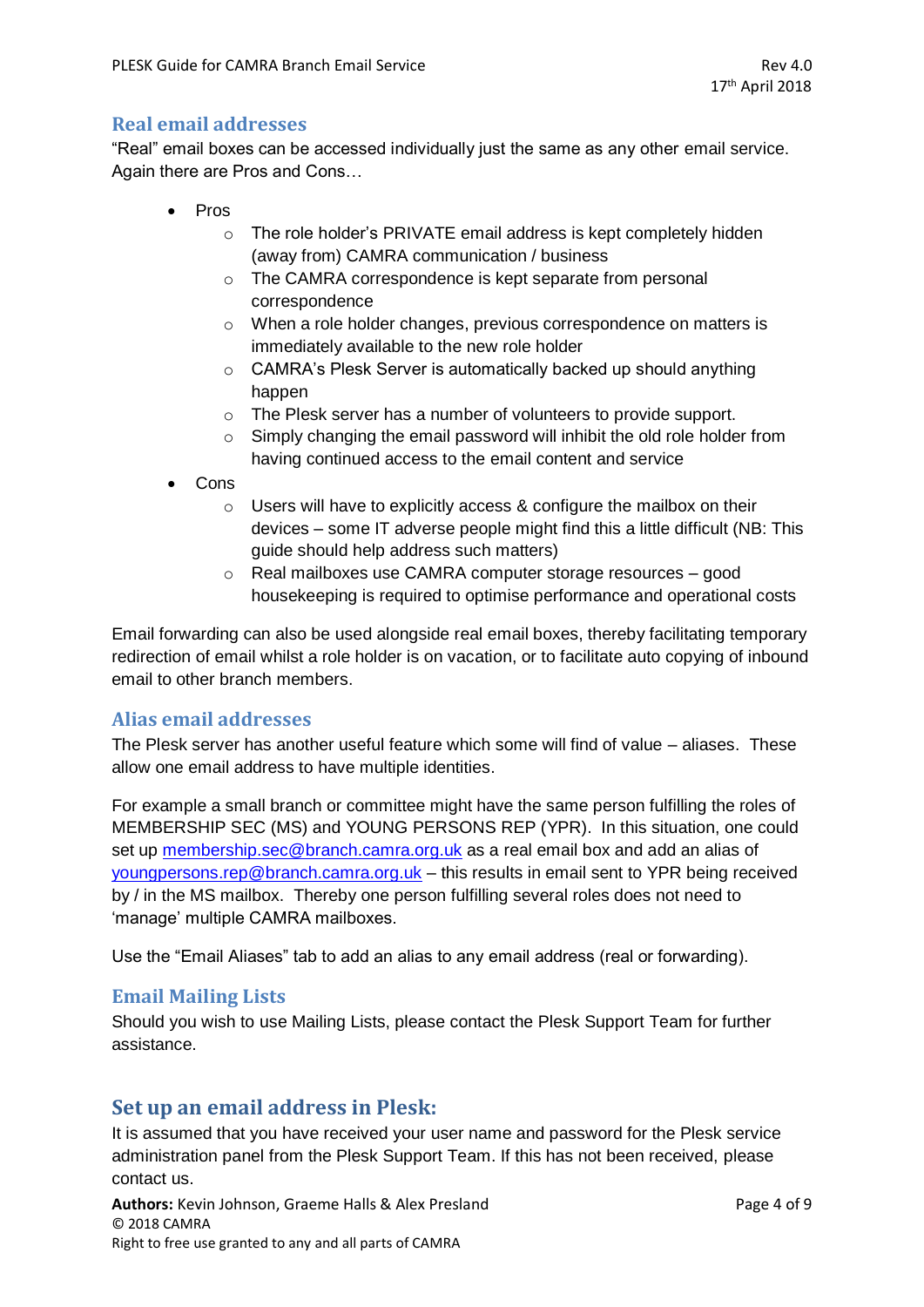- Login to your Plesk account at [https://plesk.camra.org.uk:8443](https://plesk.camra.org.uk:8443/)
- Select the "Email Addresses" menu option



Select "Create Email Address" menu option (button)<br>addresses. You can also set u

Create Email Address

• Enter the email address: e.g. chairman / membership.sec / apple.rep (or preferred email address).

| Email address * |                                 |                                                                                                               | @ southbeds.camra.org.uk |  |
|-----------------|---------------------------------|---------------------------------------------------------------------------------------------------------------|--------------------------|--|
|                 | W. Access to the Customer Panel |                                                                                                               |                          |  |
| Password        | <b>This</b>                     |                                                                                                               |                          |  |
|                 | should be                       | This password will be used for accessing the mailbox an<br>the address is associated with an additional user. |                          |  |
|                 | unticked                        | Generate                                                                                                      | Show                     |  |

- Enter the preferred password. We suggest you use the 'Generate' button to allow the system to generate a secure password. To view the generated password, simply click 'Show'. This can now be sent to the recipient.
- Uncheck Access to the Control Panel Console Access is not required for email users.

If you want a simple forwarding email address, then in the "Create Email Address" form:

- Uncheck the "Mailbox" option
- Select the Forwarding tab and select 'Switch On Mail Forwarding'

```
General Forwarding Email Aliases Auto-Reply
Set up forwarding of email messages to one or several email addi
Switch on mail forwarding
Forward incoming messages to<br>the following email address
```
- Enter the email address(s) to forward to in the box provided (for multiple recipients, enter one per line)
- If you want to add an alias use the "Email Aliases" tab
- Click on OK to save

If you want an email address with an IMAP / PO3 mailbox, then in the "Create Email Address" form:

- Enter a password to control access to the mailbox. We suggest you use the 'Generate' button to allow the system to generate a secure password. To view the generated password, simply click 'Show'. This can now be sent to the recipient.
- Leave the "Mailbox" tickbox checked
- Click on OK to save
- If you want to add an alias use the "Email Aliases" tab
- Advise the user of the access/connection details (see below)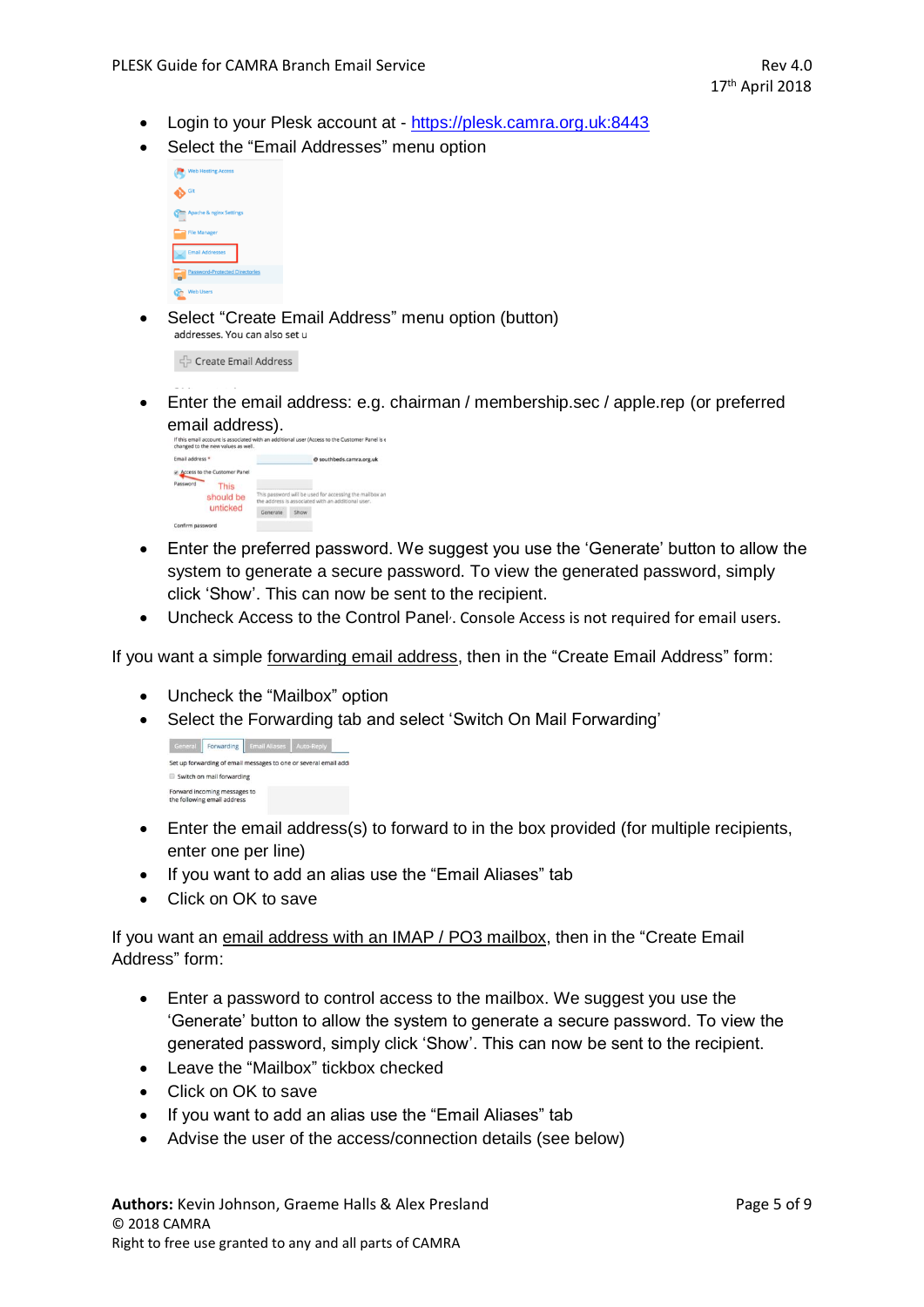The details of any existing email address can be modified at any point by clicking on the email address listed on the "Email Addresses" page.

#### **WARNING: The 'i' icon and the 'envelope and letter' icon at the end of the "email address" entry DO NOT WORK or provide the correct information. PLEASE DO NOT USE these links, for they will only confuse you!**

If you have set up a simple forwarding email address then there is nothing more to do; emails sent to [address@branch.camra.org.uk](mailto:address@branch.camra.org.uk) will now appear in the user's own email service.

**NB: in some circumstances it might not be possible to test FORWARDING email addresses by sending a test email to the forwarded address from the forwarded address.**

If you have set up a 'real' email address / inbox you now need to pass the following information on to the user.

The following information is required by each user to configure an email account on their own device(s). The user specific *variable information related to the individual is in italics*, everything else is the same for all users.

| Email address:          | role@branch.camra.org.uk                             |
|-------------------------|------------------------------------------------------|
| Password:               | As advised                                           |
| Receiving server (IMAP) | plesk.camra.org.uk (port 993 with SSL <sup>2</sup> ) |
| Receiving server (POP3) | plesk.camra.org.uk (port 995 with SSL)               |
| Sending server (SMTP)   | plesk.camra.org.uk (port 587 with TLS)               |
| Role holder name        | The individual's name                                |
| Email display name      | Role Branch CAMRA (Role holder)                      |

# **End user instructions for connecting to a CAMRA email inbox**

A CAMRA owned email address has been set up for your use in the context of your CAMRA Branch Officer role. The use of a CAMRA email address as described below will allow you to receive *and send* emails in connection with the performance of your duties WITHOUT any necessity to disclose any private email address to others.

You can access the CAMRA mailbox as follows…

• Using a web browser...

.

- $\circ$  You always have to be connected to the internet to read existing emails, to reply to them or to prepare a reply
- $\circ$  All of your configuration information (name, email signatures etc.) are always available, no matter where you log on
- o You can change your password using the webmail interface
- Use your existing webmail service (e.g. Gmail, Outlook.com)
	- o You should check the ability of such services to completely hide your PERSONAL otherwise such an approach completely negates the benefit of having been provided with a 'real' CAMRA email box

<sup>&</sup>lt;sup>2</sup> With some email clients the option "STARTTLS" might be available, in which case that option should be used in place of SSL / TLS for any of IMAP, POP3 or SMTP servers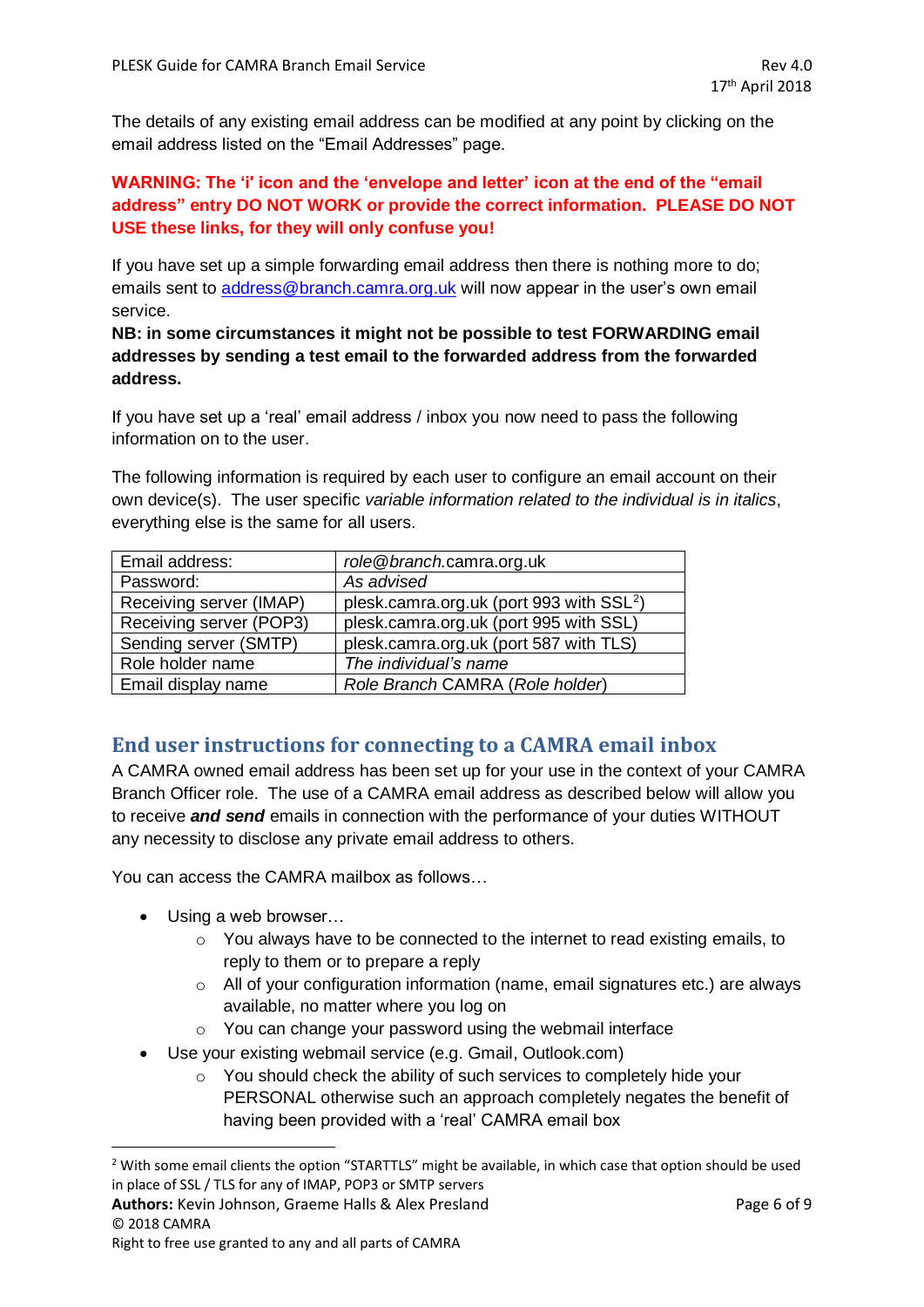- Use an email 'client' on any PC, MAC, SmartPhone or Tablet
	- o Generally these allow you to configure either IMAP or POP3 connectivity to the CAMRA email box
	- $\circ$  POP3 was the original standard for connecting email clients to email servers
		- POP3 is now a very dated email protocol.
		- POP3 removes any received email from the server and only stores it on the client device when a device requests it
		- POP3 only stores sent emails on the client device
		- **.** If the device is lost or damaged all email history might be lost
		- POP3 is not a good choice if one wants to access a mailbox from more than one device – it can cause difficulty in knowing where a particular email is stored
	- o IMAP is a comparatively newer standard for connecting email clients to servers
		- IMAP is a much newer email protocol, specifically designed to deal with connection from multiple devices
		- IMAP is designed to leave the received emails on the server
		- IMAP also stores all SENT and DRAFT emails on the server
		- The user can also store emails in folders on the server, thus allowing for easy identification of particular types of email. This also allows the use of 'MailRules' to automatically move emails from a specific person or containing certain words to a folder.
		- IMAP is specifically designed to deal with connection from multiple devices. All devices all have the same view of Received, SENT and DRAFT emails, irrespective of which device received the email first or which device the email was sent from
		- Can also be used in conjunction with the WebMail service to allow the viewing of emails from a Web browser.

You should be in possession of the following information…

| Email address:          | role@branch.camra.org.uk               |
|-------------------------|----------------------------------------|
| Password:               | As advised                             |
| Receiving server (IMAP) | plesk.camra.org.uk (port 993 with SSL) |
| Receiving server (POP3) | plesk.camra.org.uk (port 995 with SSL) |
| Sending server (SMTP)   | plesk.camra.org.uk (port 587 with TLS) |
| Role holder name        | That would be you!                     |
| Email display name      | Role Branch CAMRA (Role holder)        |

**WARNING: Never copy & paste passwords from communications supplied by your administrator into email settings – there is a marked risk of a trailing space being added … and causing you hours of confusion!**

#### **Using CAMRA's (Plesk) Webmail browser interface**

The Plesk service offers the use of the popular ROUNDCUBE Webmail program.

- Webmail can be found here [https://roundcube.webmail.camra.org.uk](https://roundcube.webmail.camra.org.uk/)
- Use your email address as your username, and enter your password to login
- Set up your individual personalisation click the COG (Settings) icon in the top right corner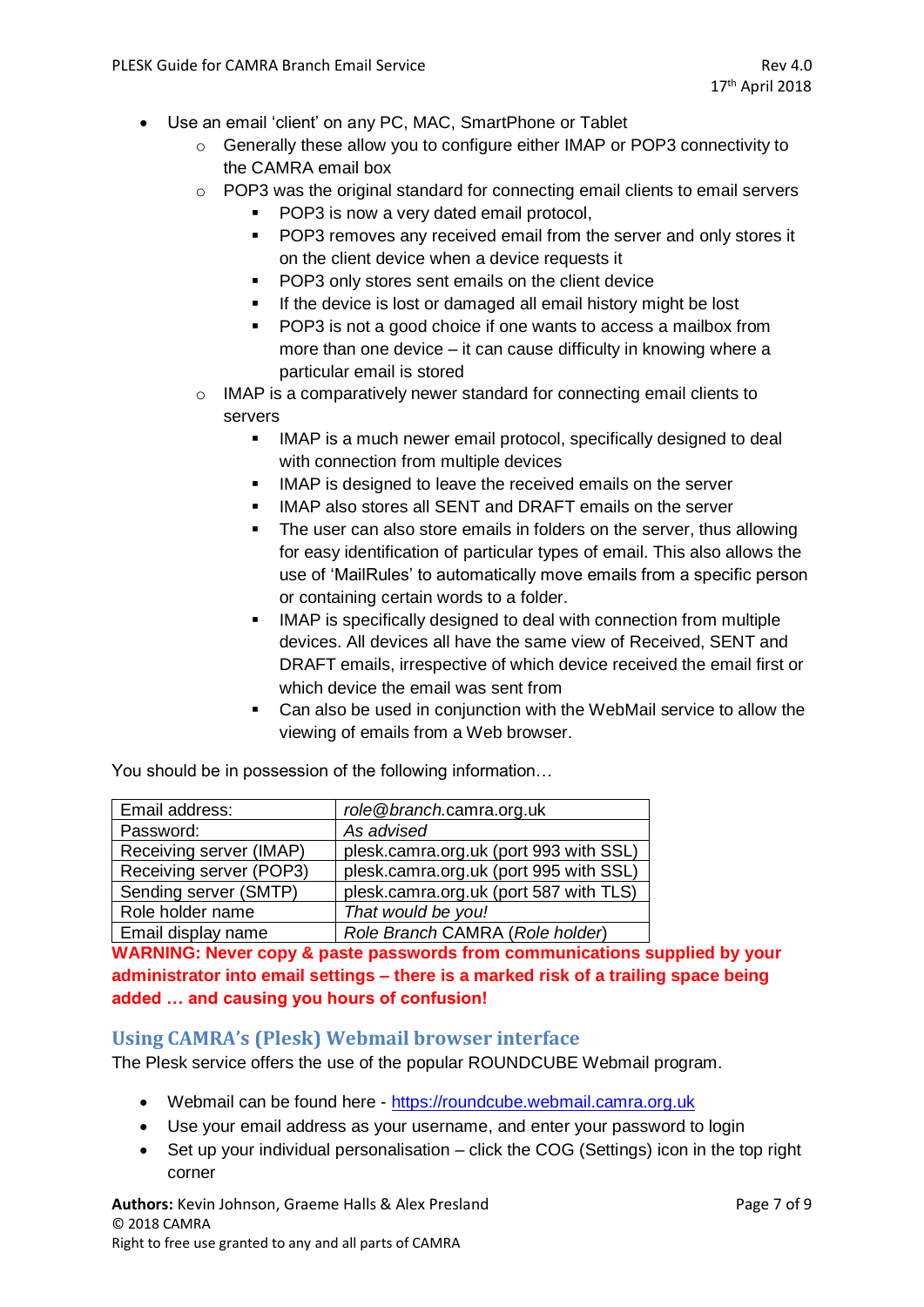- o Select IDENTITIES
	- Click on your email address
	- Fill in the form on the right
		- Display Name: This should be ROLE orientated as suggested above
		- Company: *Branch* CAMRA
		- Signature: As you please note that selecting 'HTML
		- Signature' will allow you to apply formatting to the signature
	- Click SAVE
- o PASSWORD allows you to choose your own password
- o FILTERS does not work please do not use it!
- Click the ENVELOPE to return to the mail box
- Click the 'power' button (top right) to log out

We also offer a similar Webmail service, in addition to the Roundcube Program. They both view the same information, and work in the same way but with a few

- This can be found here [https://squirrelmail.webmail.camra.org.uk](https://squirrelmail.webmail.camra.org.uk/)
- SquirrelMail is similar to RoundCube, but is much simpler to use with a more basic user interface.

### **Using a PC or Phone based Email client**

This section is aimed at helping people to set up a Microsoft Outlook email program (as supplied in MS Office) to access email on their PCs. The information herein will be useful for other email clients (such as "Mail" as shipped with Win10), smartphones and tablets. In addition to all the other various types of mail clients. Please note that the CAMRA email service does not support auto-configuration, so some "smart" devices might give some unexpected errors, whilst they work out, that they need to leave the task of configuring the email account to brainy humans!

The following information is required to configure an email account; *variable information related to the individual is in italics*, everything else is the same for every one…

| Email address:          | role@branch.camra.org.uk               |
|-------------------------|----------------------------------------|
| Password:               | As advised                             |
| Receiving server (IMAP) | plesk.camra.org.uk (port 993 with SSL) |
| Receiving server (POP3) | plesk.camra.org.uk (port 995 with SSL) |
| Sending server (SMTP)   | plesk.camra.org.uk (port 587 with TLS) |
| Role holder name        | That would be you!                     |
| Email display name      | Role Branch CAMRA (Role holder)        |

For example, here are Halton CAMRA Chairman's configuration details as used throughout the configuration illustration with Outlook 2010…

| Email address:          | chairman@halton.camra.org.uk       |
|-------------------------|------------------------------------|
| Password:               | As advised                         |
| Receiving server (IMAP) | plesk.camra.org.uk                 |
| Sending server (SMTP)   | plesk.camra.org.uk                 |
| Role holder name        | David Gray                         |
| Email display name      | Chairman Halton CAMRA (David Gray) |